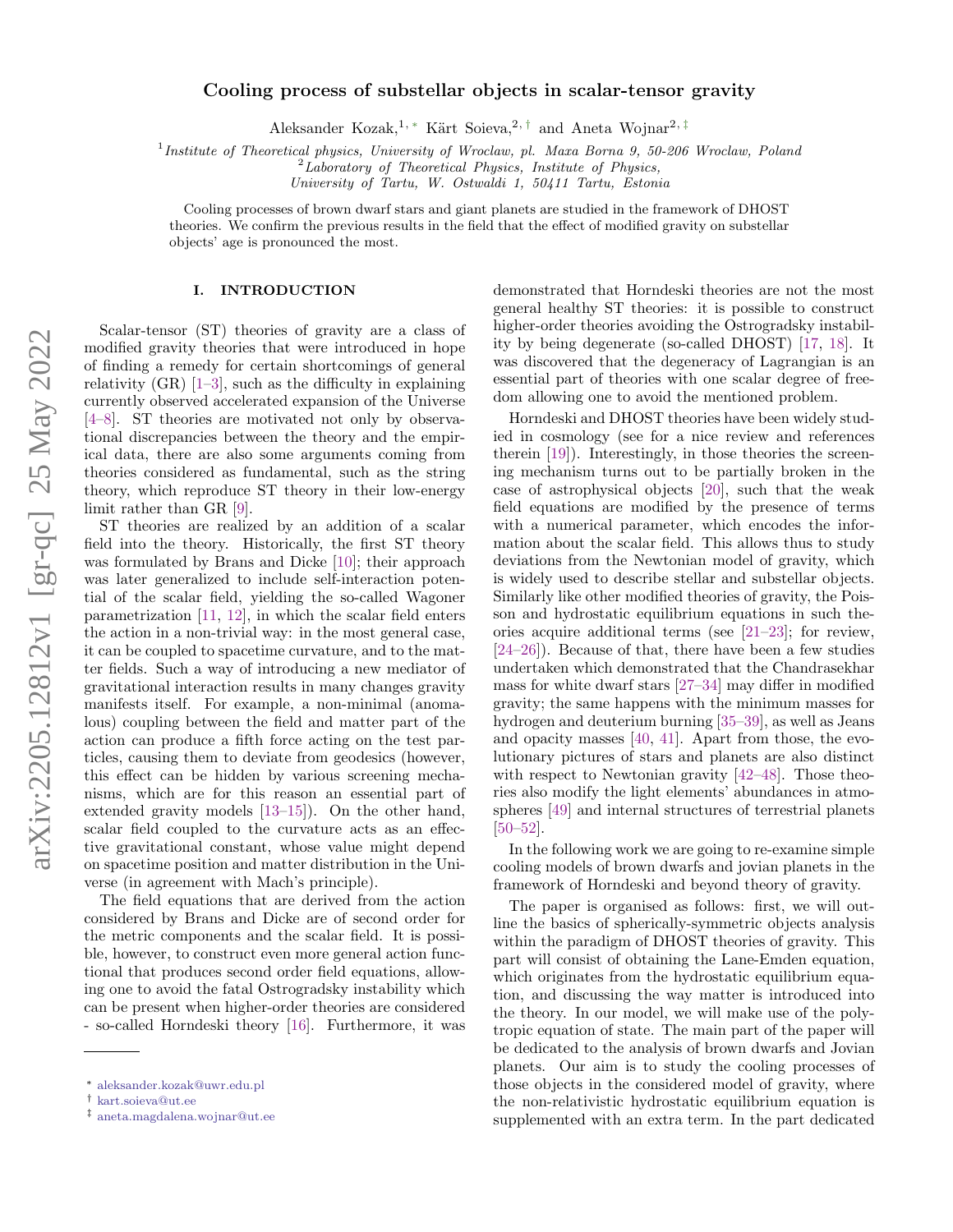to brown dwarfs, we compute time evolution of luminosity and degeneracy parameter for different values of Υ. In case of the Jupiter, we present a modified Hertzsprung-Russell (H-R) diagram for the planet, showing how the luminosity depends on temperature for various versions of the Horndeski theory. We will also briefly discuss the age of Jupiter-like planets in modified gravity. We conclude the paper with a short discussion.

# <span id="page-1-2"></span>II. BASIC STRUCTURAL AND MATTER EQUATIONS FOR SCALAR-TENSOR GRAVITY

As promised, firstly we will provide the basic equations to describe the stellar structure in a non-relativistic case for Horndeski and beyond gravity. This will familiarize the reader with the most important formalism used to characterize the substellar objects.

#### II.1. Hydrostatic equilibrium equation

In what follows, we assume that the objects analyzed in the paper are static, spherically-symmetric, and fully convective, which allows us to make further assumptions about their matter composition. Apart from this, the substellar objects are surrounded by a radiative atmosphere with a simplified opacity model. The non-relativistic hydrostatic equilibrium equation in the Horndeski-type theories can be written as [\[20\]](#page-9-11):

<span id="page-1-3"></span>
$$
\frac{dp}{dr} = -\frac{Gm(r)}{r^2}\rho(r) - \frac{\Upsilon}{4}G\rho(r)\frac{d^2m(r)}{dr^2}
$$
(1)

where  $\Upsilon$  denotes a parameter characterizing the theory. In what follows, we will consider its values from the range  $-\frac{2}{3} < \Upsilon \lesssim 1.4$  [\[35\]](#page-9-18).

The mass function in the considered theory has the following, well-know relation:

$$
\frac{dm}{dr} = 4\pi r^2 \rho(r). \tag{2}
$$

In order to model the interior and the atmosphere of an astrophysical object, one also needs to specify the type of heat transport. Usually, one uses the Schwarzschild criterion [\[53,](#page-9-27) [54\]](#page-9-28) to determine whether one deals with either a diffusive/conductive transport, or with an adiabatic convection present locally. One introduces the temperature gradient:

$$
\nabla_{rad} = \left(\frac{d\ln T}{d\ln p}\right)_{rad},\tag{3}
$$

which, for our theory, can be written as [\[48\]](#page-9-23):

$$
\frac{\partial T}{\partial p} = \frac{3\kappa_{\rm rc}L}{16\pi GM\bar{a}cT^3} \left(1 + \frac{\Upsilon}{2}\right)^{-1},\tag{4}
$$

such that

<span id="page-1-4"></span>
$$
\nabla_{\text{rad}} = \frac{3\kappa_{\text{rc}} L p}{16\pi G M \bar{a} c T^4} \left(1 + \frac{\Upsilon}{2}\right)^{-1}.
$$
 (5)

The constant  $\bar{a} = 7.57 \times 10^{-15} \frac{erg}{cm^3 K^4}$ , the radiative and/or conductive opacity is denoted by  $\kappa_{\rm rc}$ , and L is the luminosity. In order to determine the kind of the heat transport we are dealing with,

 $\nabla_{\rm rad} \leq \nabla_{ad}$  pure diffusive radiative or conductive transport  $\nabla_{\text{rad}} > \nabla_{ad}$  adiabatic convection is present locally.

one compares it with the adiabatic gradient,  $\nabla_{ad}$ , whose value depends on the properties of the gas. For an ideal gas, the adiabatic gradient becomes  $\nabla_{ad} = 0.4$ .

In order to solve the set of differential equations, we need to impose an additional relation between the pressure and the energy density. We will work with (analytical) barotropic equations of state

$$
p = p(\rho),\tag{6}
$$

whose polytropic form  $p = K\rho^{\frac{n+1}{n}}$  will be discussed in more detail in the section [II.2.](#page-2-0) For the polytropic equation of state, it is convenient to use the Lane-Emden (LE) approach, allowing one to write the equations with dimensionless quantities  $\theta$  and  $\xi$ . For the Horndeski theories, the LE equation reads as [\[20,](#page-9-11) [35,](#page-9-18) [36\]](#page-9-29):

<span id="page-1-0"></span>
$$
\frac{1}{\xi^2} \frac{d}{d\xi} \left[ \left( 1 + \frac{n}{4} \Upsilon \xi^2 \theta^{n-1} \right) \xi^2 \frac{d\theta}{d\xi} + \frac{\Upsilon}{2} \xi^3 \theta^n \right] = -\theta^n, \quad (7)
$$

with the following definitions:

$$
r = r_c \xi
$$
,  $\rho = \rho_c \theta^n$ ,  $p = p_c \theta^{n+1}$ ,  $r_c^2 = \frac{(n+1)p_c}{4\pi G \rho_c^2}$ , (8)

where  $p_c$  and  $\rho_c$  are the values of pressure and density at the core of the object, respectively. One can solve the equation numerically and get the star's radius, mass, temperature and central density:

<span id="page-1-1"></span>
$$
R = \gamma_n \left(\frac{K}{G}\right)^{\frac{n}{3-n}} M^{\frac{n-1}{n-3}}, \quad M = 4\pi r_c^3 \rho_c \omega_n, \qquad (9a)
$$

$$
T = \frac{K\mu}{k_B} \rho_c^{\frac{1}{n}} \theta_c, \quad \rho_c = \delta_n \frac{3M}{4\pi R^3},\tag{9b}
$$

where  $\mu$  denotes the mean molecular mass and  $k_B$  is the Boltzmann constant. The parameters  $\{\omega_n, \gamma_n, \delta_n\}$  depend on the theory of gravity and are defined as follows:

$$
\omega_n = -\left. \xi^2 \frac{d\theta}{d\xi} \right|_{\xi = \xi_R}, \ \delta_n = -\frac{\xi_R}{3d\theta / \left. d\xi \right|_{\xi = \xi_R} \tag{10}
$$

$$
\gamma_n = (4\pi)^{\frac{1}{n-3}} (n+1)^{\frac{n}{3-n}} \omega_n^{\frac{n-1}{3-n}} \xi_R,\tag{11}
$$

where  $\theta(\xi)$  is a solution of [\(7\)](#page-1-0), while  $\xi_R$  is a value for which  $\theta(\xi_R) = 0$ , that is, the first zero indicates the radius of the object.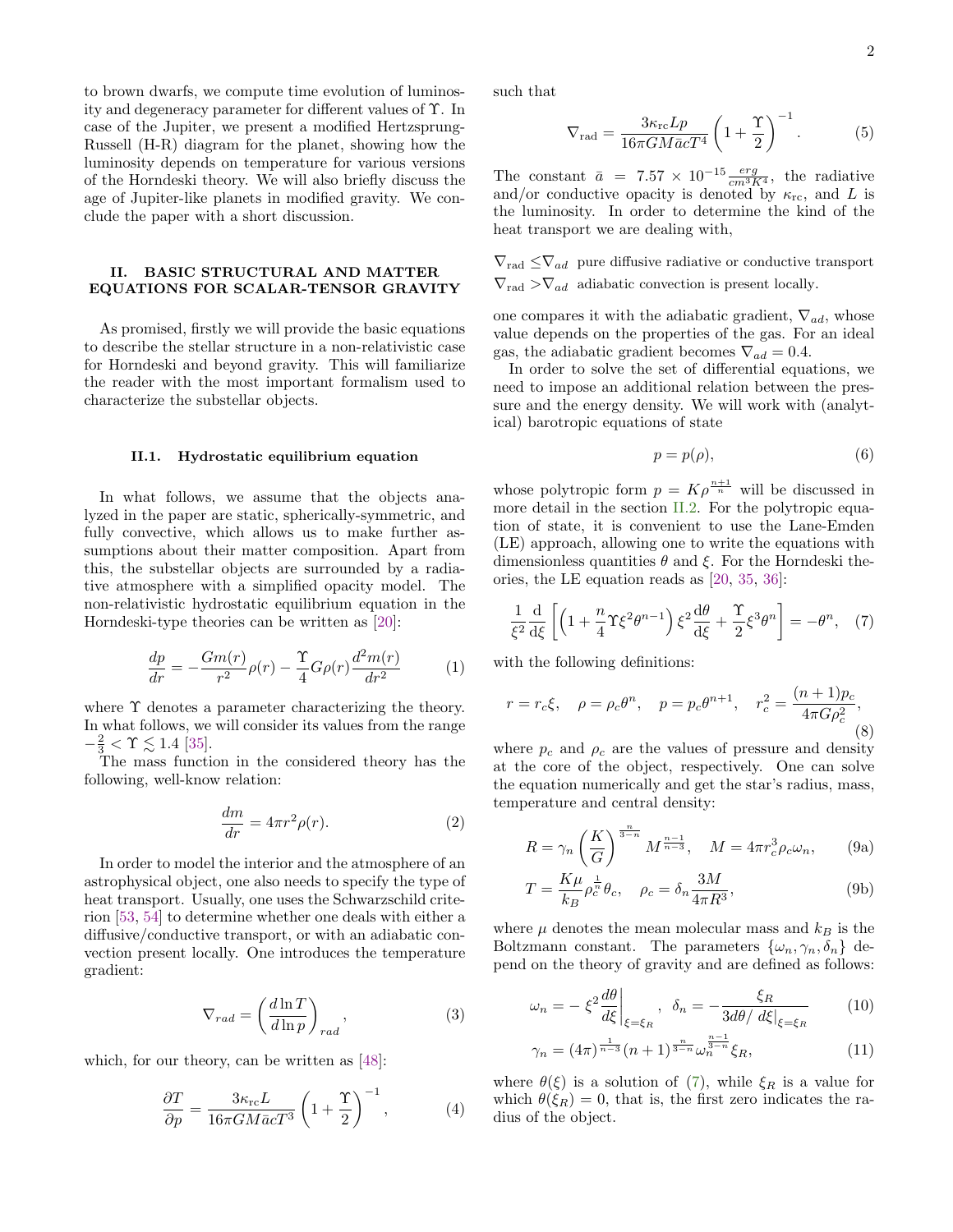The luminosity of a substellar object is given by the Stefan-Boltzmann law

<span id="page-2-9"></span>
$$
L = 4\pi R^2 \sigma T_{eff}^4,\tag{12}
$$

where  $R$  is given by the solution of the structural equa-tion given by [\(9a\)](#page-1-1) while the effective temperature  $T_{\text{eff}}$ , in our assumption being also the photosphere temperature, must be determined by other meanings, discussed briefly in the brown dwarfs' section and derived in the jovian planets' one.

### <span id="page-2-0"></span>II.2. Matter description

To describe matter our substellar object is made of, we make use of the polytropic equation of state given in the following form:

<span id="page-2-2"></span>
$$
p = K\rho^{1 + \frac{1}{n}},\tag{13}
$$

where  $n$  is a constant, polytropic index, whose value depends on a type of an objects while K provides the information on the composition of matter and its properties, for instance, interactions between particles and electron degeneracy. In the simplest case,  $K$  is a constant depending on *n*, such that in our case it is given for  $n = \frac{3}{2}$  $bv<sup>1</sup>$  $bv<sup>1</sup>$  $bv<sup>1</sup>$ 

$$
K = \frac{1}{20} \left(\frac{3}{\pi}\right)^{\frac{2}{3}} \frac{h^2}{m_e} \frac{1}{(\mu_e m_u)^{\frac{5}{3}}},\tag{14}
$$

where  $m_e$  is the electron mass,  $\mu_e$  is related to the number of baryons per electron:  $\frac{1}{\mu_e} = X + Y/2$ , with X and Y being the mass fractions of hydrogen and helium, respectively, and  $m_u$  is the mass of a nucleon. We will use a mixture of this simplified equation of state with ideal gas in order to model a Jupiter-like planet.

On the other hand, when brown dwarf stars considered, one needs to take into account the additional effects arising when a mixture of the degenerate Fermi gas of electrons at a finite temperature with a gas of ionized hydrogen and helium is considered. It turns out that the resulting equation of state can be also written in the form of a polytrope with the polytropic index  $n = 3/2$ [\[55\]](#page-9-30), however the polytropic parameter  $K$  takes the form

<span id="page-2-3"></span>
$$
K = C\mu_e^{-5/3}(1 + b + a\Psi),\tag{15}
$$

where

$$
b = -\frac{5}{16}\Psi \ln\left(1 + e^{-\frac{1}{\Psi}}\right) + \frac{15}{8}\Psi^2 \left\{\frac{\pi^2}{3} + \text{Li}_2\left(-e^{-\frac{1}{\Psi}}\right)\right\}
$$
(16)

$$
a = \frac{5\mu_e}{2\mu_1}, \quad \frac{1}{\mu_1} = (1 + x_{H^+})X + \frac{Y}{4}, \tag{17}
$$

where  $\mu_1$  is the mean molar mass for ionised hydrogen and helium mixture with  $x_{H+}$  being the ionization fraction of hydrogen,  $Li_2(x)$  is a polylogarithmic function, while the constant  $C = 10^{13}$  cm<sup>4</sup> g<sup>-2</sup>/<sup>3</sup> s<sup>-2</sup>. The quantity  $\Psi$  is the degeneracy parameter, which is defined as

<span id="page-2-6"></span>
$$
\Psi = \frac{k_B T}{\mu_F} = \frac{2m_e k_B T}{(3\pi^2 \hbar^3)^{2/3}} \left[\frac{\mu_e}{\rho N_A}\right]^{2/3},\tag{18}
$$

where  $N_A$  is the Avogadro number while the other constants have the standard meaning.

Another thermodynamic quantity is the internal entropy. It was showed that in the case of brown dwarfs with the interior described by the above equation of state is given by

<span id="page-2-8"></span>
$$
S_{\text{interior}} = \frac{3}{2} \frac{k_B N_A}{\mu_{1mod}} (\ln \Psi + 12.7065) + C_1, \tag{19}
$$

where  $C_1$  is an integration constant of the first law of thermodynamics and

$$
\frac{1}{\mu_{1mod}} = \frac{1}{\mu_1} + \frac{3}{2} \frac{x_{H^+}(1 - x_{H^+})}{2 - x_{H^+}},
$$
(20)

with  $x_{H+}$  being the ionization fraction of hydrogen. In the further part, we will consider a specified metallicmolecular phase transition model with  $x_{H^+} = 0.255$ , given in [\[55\]](#page-9-30).

When analyzing the atmosphere of substellar objects, it is convenient to introduce the so-called optical depth:

<span id="page-2-7"></span>
$$
\tau(r) = \bar{\kappa} \int_{r}^{\infty} \rho dr, \qquad (21)
$$

where  $\bar{\kappa}$  denotes the mean opacity. To describe objects whose surface temperature is low, one can use Rosseland mean opacities given by Kramer's law:

<span id="page-2-5"></span>
$$
\bar{\kappa} = \kappa_0 p^u T^w \tag{22}
$$

with  $\kappa_0$ , u and w being constants whose values depend on the opacity regime. Regarding the composition of the atmosphere, we assume that it can be modelled as ideal gas with the equation of state:

<span id="page-2-4"></span>
$$
\rho = \frac{\mu p}{N_A k_B T}.\tag{23}
$$

# III. BROWN DWARF STARS

Before going to the theoretical description of the brown dwarf stars, let us briefly recall the basic notions related to those failed stars. According to the current models based on Newtonian gravity, they are objects with masses from the range ( $\sim 0.08 - \sim 0.003 M_{\odot}$ ) [\[56,](#page-9-31) [57\]](#page-9-32); the upper limit corresponds to the minimum mass for hydrogen

<span id="page-2-1"></span><sup>&</sup>lt;sup>1</sup> The polytropic parameter  $n = 3/2$  describes a non-relativistic electron gas which is good enough to model fully convective objects.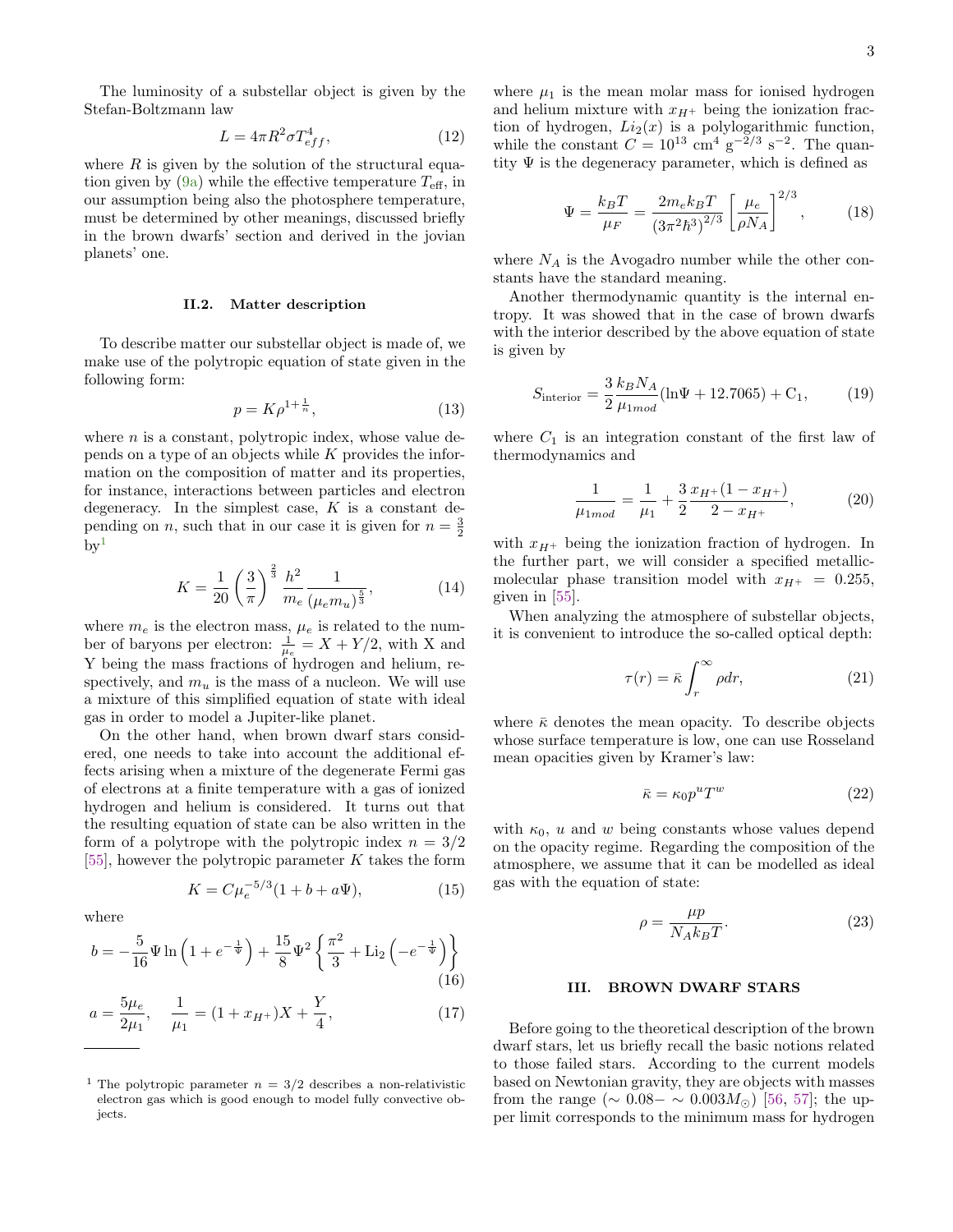burning<sup>[2](#page-3-0)</sup> [\[58,](#page-9-33) [59\]](#page-9-34) while the lower one is related to the socalled opacity mass [\[60\]](#page-9-35). The opacity mass limit is the smallest mass bounded gravitationally which cools via radiation processes. Using other words, it is the smallest mass of a gas cloud which will not crumble into smaller pieces caused only by gravitational instabilities. It is believed that stars and brown dwarfs form via such a fragmentation process, which is limited by the opacity mass, while gaseous giant planets are made from the gas and rocks of the protoplanetary disc surrounding just a formed parent star.

Let us notice that the above boundary masses as well as mentioned processes related to the substellar formation depend on the interior structure, first-order phase transition, opacity and atmosphere model [\[55\]](#page-9-30), as well as modified gravity [\[35](#page-9-18)[–42,](#page-9-22) [45,](#page-9-36) [47,](#page-9-37) [48\]](#page-9-23). Moreover, massive brown dwarfs can burn deuterium as well as lithium and even hydrogen in their cores, however those processes are neither stable nor energetic enough to stop the gravitational contraction. Therefore, they continue shrinking, radiating the stored energy away and cooling down with time. The contraction stops on the onset of the electron degeneracy.

In what follows, we will model our brown dwarf star as a ball with two layers: the interior which is described by the equation of state  $(13)$  with K given by  $(15)$ , and atmosphere whose matter properties are given by the ideal gas relation [\(23\)](#page-2-4) and opacity [\(22\)](#page-2-5).

### III.1. Theoretical framework

With the use of the Lane-Emden formalism presented in the section [II](#page-1-2) we may write down the radius', central density's and pressure's dependence on the brown dwarf's mass and electron degeneracy:

<span id="page-3-4"></span>
$$
R = 1.19138 \times 10^{9} \gamma \left(\frac{M_{\odot}}{M}\right)^{1/3} \mu_{e}^{-5/3} (a\Psi + b + 1)[cm] \tag{24}
$$

<span id="page-3-1"></span>
$$
\rho_c = 2.808007 \times 10^5 \frac{\delta}{\gamma^3} \left(\frac{M}{M_\odot}\right)^2 \frac{\mu_e^5}{(a\Psi + b + 1)^3} [g/cm^3]
$$
\n(25)

<span id="page-3-6"></span>
$$
p_c = 1.204103 \times 10^{10} \frac{\delta^{5/3}}{\gamma^5} \left(\frac{M}{M_{\odot}}\right)^{10/3} \frac{\mu_e^{20/3}}{(a\Psi + b + 1)^4} [Mbar],\tag{26}
$$

while the central temperature is given by combining the equations  $(18)$  and  $(25)$ :

$$
T_c = 1.294057 \times 10^9 \frac{\delta^{2/3}}{\gamma^2} \left(\frac{M}{M_\odot}\right)^{4/3} \frac{\Psi \mu_e^{8/3}}{(a\Psi + b + 1)^2} [K].
$$
\n(27)

On the other hand, modelling the surface properties of those objects requires knowledge on a first order phase transition between the interior, characterized by a mixture of metallic hydrogen and helium, and photopshere, with molecular hydrogen and helium composition. Following the result given by [\[55,](#page-9-30) [61,](#page-9-38) [62\]](#page-9-39), the effective temperature can be expressed as

<span id="page-3-5"></span>
$$
T_{eff} = b_1 \times 10^6 \rho_e^{0.4} \psi^{\nu} \text{ [K]},\tag{28}
$$

where  $b_1$  and  $\nu$  are numerical values<sup>[3](#page-3-2)</sup> depending on the phase transition.

In order to follow further, we assume that the photosphere's radius is approximately equalled to the radius of the brown dwarf star; moreover, the surface gravity  $g$ can also be taken as a constant value,

$$
g = \frac{Gm(r)}{r^2} = \text{const}
$$
 (29)

such that the hydrostatic equilibrium equation [\(1\)](#page-1-3) at the photosphere can be written as [\[35,](#page-9-18) [36\]](#page-9-29)

<span id="page-3-3"></span>
$$
p' = -g\rho \left(1 + \frac{\Upsilon}{2}\right). \tag{30}
$$

The photosphere is defined at the radius when the optical depth given by  $(21)$  is equalled  $2/3$ 

$$
\tau(r) = \kappa_R \int_r^{\infty} \rho dr = \frac{2}{3}.
$$
 (31)

with the Rosseland's mean opacity  $\kappa_R = 0.01 \text{cm}^2/\text{g}$ . Using this definition and the photopsheric hydrostatic equilibrium given by [\(30\)](#page-3-3), one can find the photospheric pressure

$$
p_{ph} = \frac{2GM}{3\kappa_R R^2} \left( 1 + \frac{\Upsilon}{2} \right). \tag{32}
$$

Inserting the radius relation [\(24\)](#page-3-4) into above yields (in [bar])

<span id="page-3-7"></span>
$$
p_{ph} = \frac{62.352023}{\kappa_R \gamma^2} \left(\frac{M}{M_{\odot}}\right)^{5/3} \frac{\mu_e^{10/3}}{(a\Psi + b + 1)^2} \left(1 + \frac{\Upsilon}{2}\right). \tag{33}
$$

Since in our model the photosphere's equation of state is given by the ideal gas  $(23)$ , the photospheric density

<span id="page-3-0"></span><sup>2</sup> That is, roughly speaking, the mass an object needs to have in order to star hydrogen fusion in its core which results as a counterbalance process to the gravitational contraction. Such a star enters then the Main Sequence phase.

<span id="page-3-2"></span><sup>3</sup> Their values, together with the values for the ionization fraction of hydrogen  $x_{H+}$  can be found in [\[47,](#page-9-37) [55\]](#page-9-30).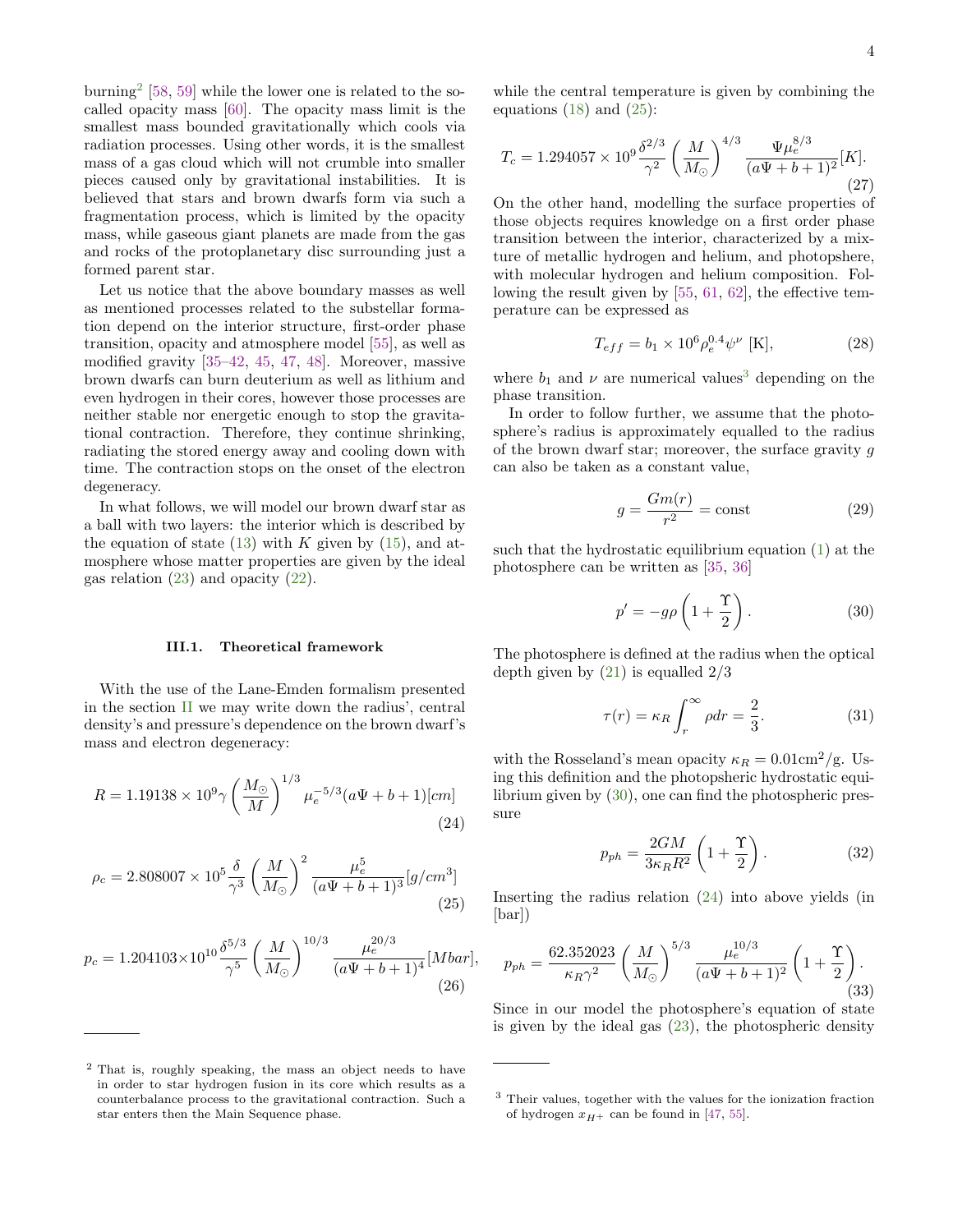can be easily obtained and inserted in [\(28\)](#page-3-5), such that the effective temperature is now written as

$$
T_{eff} = \frac{2.557879 \times 10^4}{\kappa_R^{2/7} \gamma^{4/7}} \left(\frac{M}{M_\odot}\right)^{10/21} \times \frac{b_1^{5/7} \Psi^{\nu \cdot 5/7}}{(a\Psi + b + 1)^{4/7}} \left(1 + \frac{\Upsilon}{2}\right)^{2/7} [K]. \tag{34}
$$

Finally, the luminosity of the brown dwarf stars is obtained as a function of its mass and electron degeneracy Ψ by inserting the above effective temperature together with  $(24)$ 

$$
L = \frac{0.072233L_{\odot}}{\kappa_R^{8/7} \gamma^{2/7}} \left(\frac{M}{M_{\odot}}\right)^{26/21} \times \frac{b_1^{20/7} \Psi^{\nu \cdot 20/7}}{(a\Psi + b + 1)^{2/7}} \left(1 + \frac{\Upsilon}{2}\right)^{8/7} . \tag{35}
$$

This is the main result related to the modelling of brown dwarf stars in DHOST, where the modification with respect to the Newtonian model is given by the presence of the parameters  $\Upsilon$  and  $\gamma$ . Let us however notice that those objects undergo the gravitational contraction, since there is no energy source whose pressure could counterbalance the attraction, apart from the initial unstable hydrogen burning in the case of the very massive brown dwarfs. Depletion of lithium and deuterium in massive brown dwarfs is not sufficient to stop the contraction and in our approximation the energy generated by these nuclear processes can be ignored, therefore those bodies will cool down with time. The electron degeneracy is however the non-negligible effect in the cooling process, and its evolution while a brown dwarf contracts should be also taken into account.

In order to find the time dependency of the electron degeneracy  $\Psi$ , let us consider the energy equation, given by

$$
\frac{dE}{dt} + p\frac{dV}{dt} = T\frac{dS}{dt} = \dot{\epsilon} - \frac{\partial L}{\partial M},\tag{36}
$$

where  $E$  is the energy of the system,  $V$  the volume,  $S$  the entropy per unit mass, and  $L$  the surface luminosity. As mentioned, we may neglect the energy generation term  $\dot{\epsilon}$ , such that integrating over mass the last two terms from the above equation one finds

$$
\frac{ds}{dt} \left[ \int N_A k_B T dM \right] = -L \tag{37}
$$

where we have defined  $s = S/k_B N_A$ . The polytropic equation of state [\(13\)](#page-2-2) inserted to [\(18\)](#page-2-6) allows to get rid of the temperature from the previous expression, such that

<span id="page-4-2"></span>
$$
\frac{ds}{dt} \frac{N_A A \mu_e \Psi}{C(1 + b + a\Psi)} \int p dV = -L,\tag{38}
$$

where the constant was defined  $A = \frac{(3N_A \pi^2 \hbar^3)^{2/3}}{2m}$  $2m_e$ while the integral is given by

<span id="page-4-0"></span>
$$
\int pdV = \frac{2}{7}G\frac{M^2}{R}.
$$
\n(39)

<span id="page-4-4"></span>The entropy rate can be obtained from the relation [\(19\)](#page-2-8)

<span id="page-4-3"></span>
$$
\frac{ds}{dt} = \frac{1.5}{\mu_{1 \text{ mod}}} \frac{1}{\Psi} \frac{d\Psi}{dt},\tag{40}
$$

which inserted together with [\(39\)](#page-4-0) and luminosity [\(35\)](#page-4-1) to [\(38\)](#page-4-2) provides the degeneracy's evolution

$$
\frac{d\Psi}{dt} = \frac{-1.018097 \times 10^{-18} \mu_{1mod}}{\kappa_R^{8/7}} \left(\frac{M_{\odot}}{M}\right)^{23/21} \times \frac{b_1^{20/7} \Psi^{\nu \cdot 20/7} (a\Psi + b + 1)^{12/7}}{\kappa_e^{8/3}} \left(1 + \frac{\Upsilon}{2}\right)^{8/7}, \quad (41)
$$

<span id="page-4-1"></span>which clearly also depends on the theory parameter.

#### III.2. Numerical solutions

The equation [\(41\)](#page-4-3) is numerically solved with the initial condition  $\Psi = 1$  at  $t = 0$  for the theory parameter  $\Upsilon$  from the range  $[-0.6; 1.4]$ , where  $\Upsilon = 0$  provides the Newtonian model. The solutions are given by the figure [1.](#page-5-0) Using these results in [\(35\)](#page-4-1), one finally gets the luminosity as a function of time, given by the figure [2.](#page-5-1)

#### IV. JOVIAN PLANETS

There is no doubt that jovian planets possess a complicated internal structure, as indicated by by theoretical models and Juno mission collecting data on Jupiter [\[63–](#page-9-40) [73\]](#page-10-0). It seems that the internal model which goes well with the current observational data must have at least 3 layers: a diffusive core build of heavier elements, a mantle mainly composed by metallic hydrogen with helium's and heavier elements' admixture. The outer layer mainly consists of molecular hydrogen with helium rain and silicate droplets [\[74\]](#page-10-1). Apart from such a complex structure, there is still no consistent equation of state describing a mixture of hydrogen and helium in the pressure range approaching megabar while the temperature can reach even a few thousands kelvins [\[73,](#page-10-0) [75,](#page-10-2) [76\]](#page-10-3). Despite this, we can still model a Jupiter-like planet with the use of a simplified and analytical equation of state, as presented further, because it was demonstrated that it can produce a cooling model with the nowadays' surface temperature close enough to the actual value [\[77,](#page-10-4) [78\]](#page-10-5). Since the model is simple, it also allows us to trace differences provided by the scalar-tensor gravity with respect to the Newtonian one. Therefore, we will follow the derivation of the atmospheric, boundary, and convective interior given by [\[78\]](#page-10-5) and further studied by [\[41\]](#page-9-21).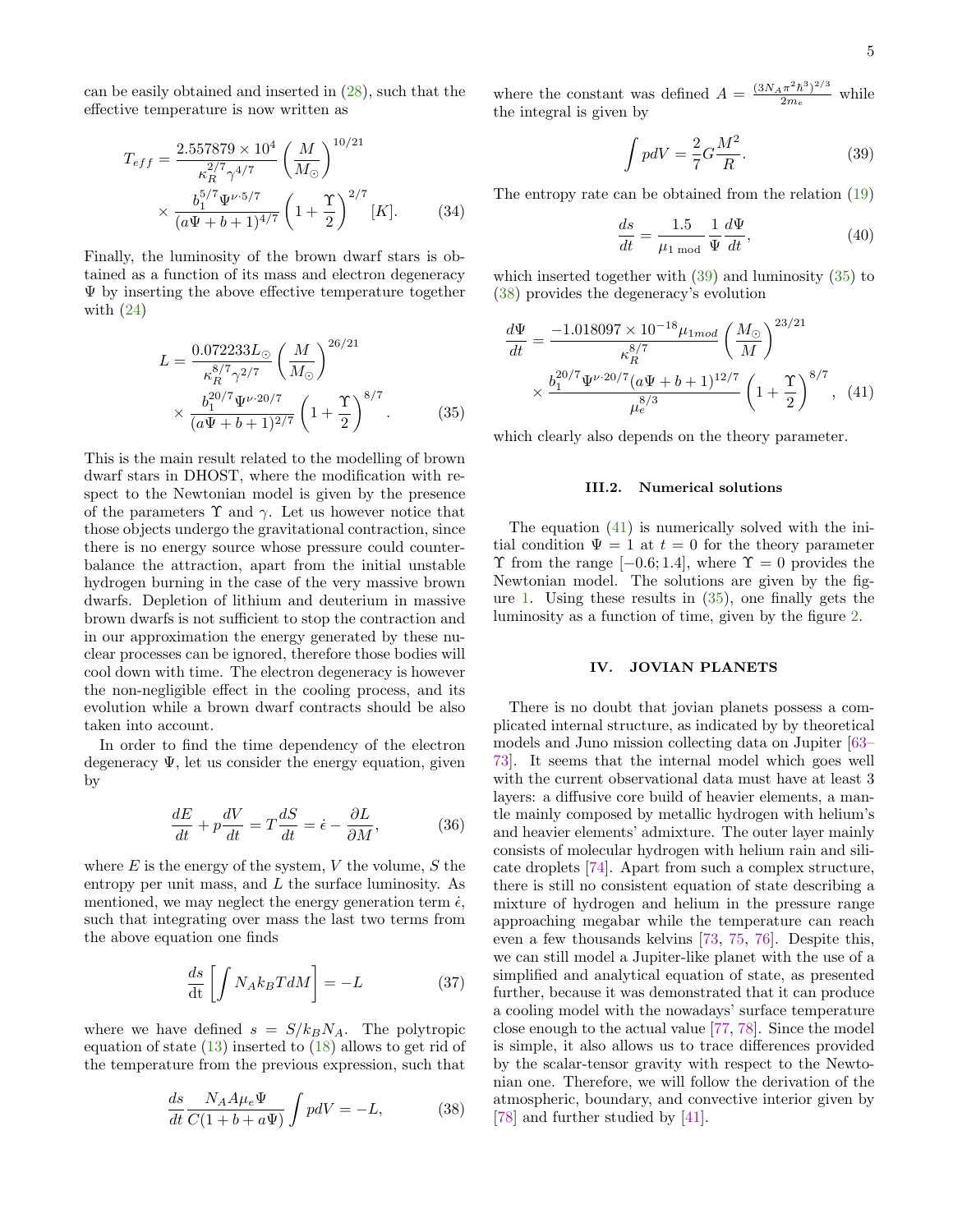

<span id="page-5-0"></span>Figure 1. [color online] The time evolution of the degeneracy parameter  $\Psi$  for  $M = 0.05 M_{\odot}$  and different values of the Y parameter. The bottom panel shows the ratio of the time evolution in the scalar-tensor gravity with respect to  $\Upsilon = 0$ .

## IV.1. Atmosphere quantities for the jovian planets

The planet's luminosity is described by the Stefan-Boltzmann law. In general, there can be various energy sources contributing to the total radiation energy of the planet. To simplify our considerations, we assume here that the only relevant energy source of energy for a given planet is the energy flux from the nearest star:

$$
L_{\text{received}} = \left(\frac{R_{\text{p}}}{2R_{\text{sp}}}\right)^2 L_{\text{s}},\tag{42}
$$

where  $R_p$  denotes planet's radius,  $L_s$  luminosity of the star, and  $R_{sp}$  is the distance between the planet and the star. Some part of the energy is directly reflected by the planet, and the absorbed energy is given by the formula:

<span id="page-5-3"></span>
$$
L_{\rm abs} = (1 - A_{\rm p}) \left(\frac{R_{\rm p}}{2R_{\rm sp}}\right)^2 L_{\rm s}.
$$
 (43)

where  $A_p$  is the plant's albedo. Making the assumption that the distribution of the energy absorbed is uniform, we can obtain the equilibrium temperature  $T_{eq}$  by using the Stefan-Boltzmann law:

$$
(1 - A_{\rm p}) \left(\frac{R_{\rm p}}{2R_{\rm sp}}\right)^2 L_{\rm s} = 4\pi f \sigma T_{\rm eq}^4 R_{\rm p}^2,\tag{44}
$$

with  $f < 1$  being a factor which allows to take into account the fact that the planet radiates less energy than



<span id="page-5-1"></span>Figure 2. [color online] The time evolution of a  $M = 0.05 M_{\odot}$ brown dwarf's luminosity. The bottom panel shows the ratio of the time evolution in the scalar-tensor gravity with respect to  $\Upsilon = 0$ .

the black body with the same effective temperature. The thermal equilibrium is achieved when the energy received from the star becomes equal to the energy planet radiates away from its surface. This allows one to write  $T_{eff} = T_{eq}$ . Taking into account the fact that the star's luminosity is given by:

$$
L_{\rm s} = 4\pi\sigma T_{\rm s}^4 R_{\rm s}^2 \tag{45}
$$

we are able to relate the equilibrium temperature to the star's surface temperature  $T_s$ :

<span id="page-5-4"></span>
$$
T_{\text{eq}} = (1 - A_{\text{p}})^{\frac{1}{4}} \left(\frac{R_{\text{s}}}{2R_{\text{sp}}}\right) \frac{1}{2} T_{\text{s}}.
$$
 (46)

Interestingly,  $T_{eq}$  does not depend on the planet's size in this case. These considerations are not true for more general cases, when one needs to take into account internal sources of energy, such as gravitational contraction, tidal forces, or Ohmic heating. With these additional sources, the planet's temperature is higher than  $T_{eq}$ , and the planets radiates away more energy than it receives from the star. To find the relation between the effective and equilibrium temperatures, one can use the standard equation describing radiative transfer in grey atmosphere [\[79–](#page-10-6)[81\]](#page-10-7) and Eddington's approximation. One can show that [\[78\]](#page-10-5):

<span id="page-5-2"></span>
$$
4T^4 = 3\tau (T_{\text{eff}}^4 - T_{\text{eq}}^4) + 2(T_{\text{eff}}^4 + T_{\text{eq}}^4). \tag{47}
$$

Here, T denotes the stratification temperature in the atmosphere, and  $\tau$  is the optical depth. Zero value of the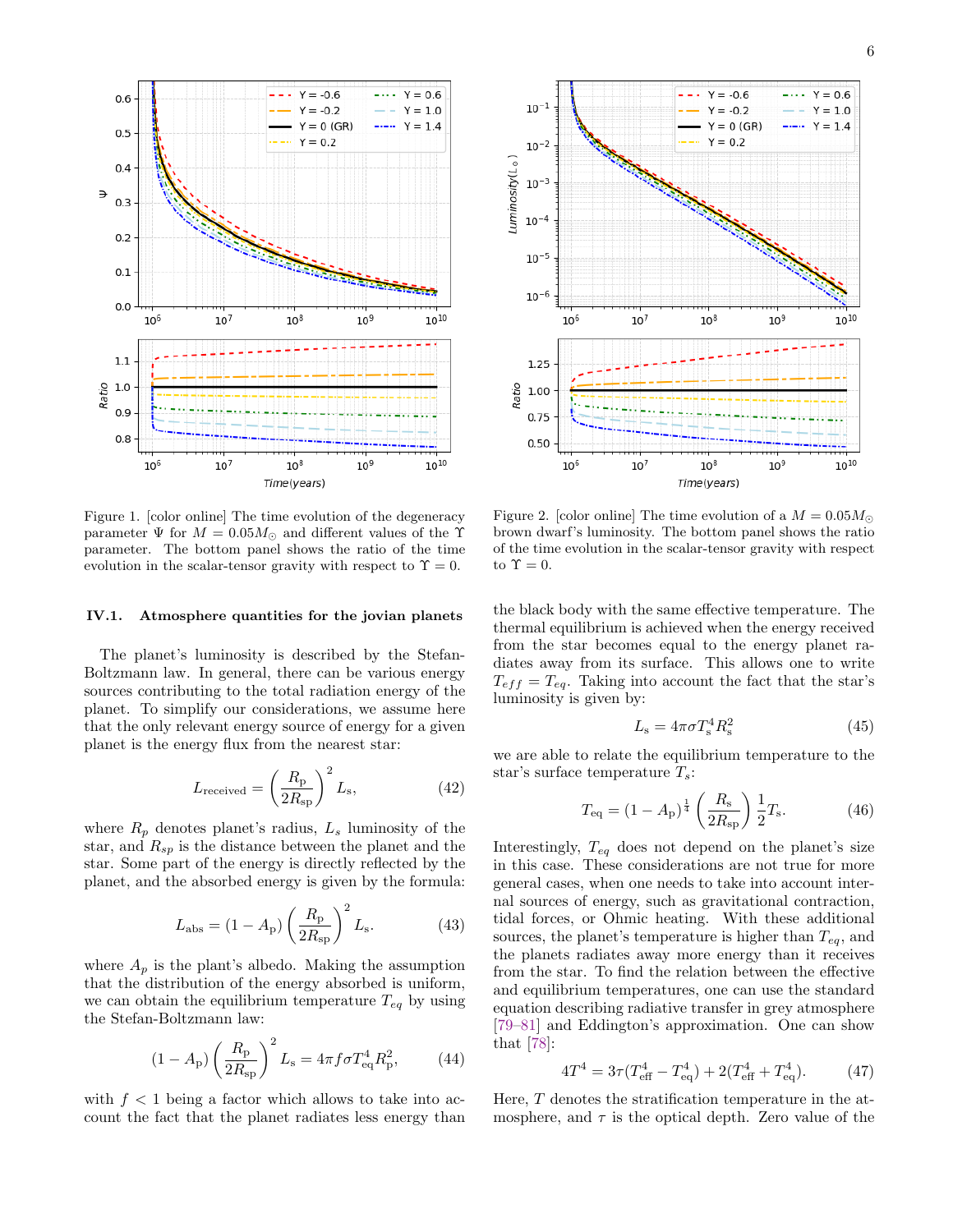depth is achieved at the planet's surface. The equation can be rewritten in a simpler form if one introduced the following quantities:

$$
T_{-} := T_{\text{eff}}^{4} - T_{\text{eq}}^{4}, \quad T_{+} := T_{\text{eff}}^{4} + T_{\text{eq}}^{4}
$$

so that the equation  $(47)$  reads now:

<span id="page-6-2"></span>
$$
4T^4 = 3\tau T_- + 2T_+.\tag{48}
$$

We can use the fact that the atmosphere is in hydrostatic equilibrium with gravitational pressure to find the pressure in the atmosphere. The optical depth definition can be used in the hydrostatic equilibrium equation to relate the pressure to the density and gravitational interaction:

<span id="page-6-0"></span>
$$
\frac{dp}{dr} = -\kappa \rho \frac{dp}{d\tau} = -g\rho \left( 1 + \frac{\Upsilon}{2} \right). \tag{49}
$$

The opacity is given by the equation  $(22)$  with u and w unspecified to make our considerations more general. Now, using  $(22)$ , we can rewrite  $(49)$  as:

<span id="page-6-1"></span>
$$
p^u \frac{dp}{d\tau} = \frac{g}{\kappa_0 T^{4w}} \left( 1 + \frac{\Upsilon}{2} \right). \tag{50}
$$

which can be plugged in [\(47\)](#page-5-2) to give:

$$
\int_0^p p^u dp = \frac{4^w g}{\kappa_0} \left( 1 + \frac{\Upsilon}{2} \right) \int_0^{\tau} \frac{d\tau}{(3\tau T_- + 2T_+)^w} . \tag{51}
$$

We integrate it for  $w \neq 1$  and  $w = 1$ , respectively, to get the pressure in the atmosphere:

$$
p^{u+1} = \frac{4^w g}{3\kappa_0} \frac{u+1}{1-w} \left(1 + \frac{\Upsilon}{2}\right)
$$
  
× $T^{-1}$  $\left((3\tau T_- + 2T_+)^{1-w} - (2T_+)^{1-w}\right)$ , (52)

$$
p^{u+1} = \frac{4g}{3\kappa_0}(u+1)\left(1+\frac{\Upsilon}{2}\right)T_{-}^{-1}\ln[3\tau T_{-} + 2T_{+}], \quad (53)
$$

where we have used the boundary condition  $p = 0$  at  $\tau = 0$ .

### IV.2. Boundary between radiative atmosphere and convective interior

Inside the gaseous planets, the transport of energy can be attributed to convective processes. Between the atmosphere and the interior of the planet, the transport of the energy is replaced by the radiative one. The change of the type of he energy transport can be descried by the Schwarzschild criterion [\(5\)](#page-1-4). The behavior of the convective interior can be modelled with polytropic equa-tion of state [\(13\)](#page-2-2) with  $n = 3/2$ , so that the stratification  $d \ln T / d \ln p = \nabla_{\text{ad}}$  is adiabatic and equal to 2/5 for fully ionised gas [\[82\]](#page-10-8). Using [\(50\)](#page-6-1) together with the Schwarzschild condition, we get:

$$
\frac{15}{32}p^{u+1}T^{-4}T_{-} = \frac{g}{\kappa_0 T^{4w}} \left(1 + \frac{\Upsilon}{2}\right),\tag{54}
$$

which, upon substituting the temperature of the atmosphere [\(48\)](#page-6-2) and its pressure [\(52\)](#page-6-3), gives the critical depth:

$$
\tau_c = \frac{2}{3} \frac{T_+}{T_-} \left( \left( 1 + \frac{8}{5} \left( \frac{w-1}{u+1} \right) \right)^{\frac{1}{w-1}} - 1 \right), \ \ w \neq 1 \quad (55)
$$

$$
\tau_c = \frac{2}{3} \frac{T_+}{T_-} (e^{\frac{16}{15}} - 1), \ \ w = 1.
$$

At this optical depth, the radiative transport is replaced by the convective one. To find the temperature and pressure at the radiative-convective boundary, one substitutes the relations given above to  $(48)$  and  $(52)$ :

$$
p_{\text{conv}}^{u+1} = \frac{8g}{15\kappa_0} \frac{4^w \left(1 + \frac{\gamma}{2}\right)}{T_-(2T_+)^{w-1}} \left(\frac{5(u+1)}{5u+8w-3}\right),\tag{57}
$$

$$
T_{\text{conv}}^4 = \frac{T_+}{2} \left( \frac{5u + 8w - 3}{5(u+1)} \right)^{w-1}
$$
 (58)

for  $w \neq 1$ . For  $w = 1$ , those equations give:

<span id="page-6-5"></span>
$$
p_{\text{conv}}^{u+1} = \frac{32g}{15\kappa_0} \frac{\left(1 + \frac{\Upsilon}{2}\right)}{T_-},\tag{59}
$$

$$
T_{\text{conv}}^4 = \frac{1}{2} T_+ e^{\frac{16}{15}}.
$$
 (60)

### IV.3. Convective interior of the jovian planets

In the following parts of the paper, when modelling the interior pressure of Jovian planets, we will assume it can be split into two parts:

<span id="page-6-4"></span>
$$
p = p_1 + p_2,\tag{61}
$$

<span id="page-6-3"></span>where  $p_1$  comes from the electron degeneracy and is given by the polytropic EoS [\(13\)](#page-2-2) with  $n = 3/2$ , and  $p_2$  is simply the pressure of an ideal gas:

$$
p_2 = \frac{k_B \rho T}{\mu},\tag{62}
$$

where  $\mu$  denotes the mean molecular weight. It can be shown that such a combination of pressures can be described by a single polytropic EoS:

$$
p = A\rho^{\frac{5}{3}},\tag{63}
$$

where  $A = p_c / \rho_c^{\frac{5}{3}}$  (index denotes values at the core of the object). We can then substitute it in [\(61\)](#page-6-4) and make use of the Lane-Emden relations [\(25\)](#page-3-1) and [\(26\)](#page-3-6) to obtain:

$$
A = \gamma^{-1} G M_p^{\frac{1}{3}} R_p. \tag{64}
$$

The interior pressure [\(61\)](#page-6-4) can be now written as:

<span id="page-6-6"></span>
$$
p_{\text{conv}} = \frac{GM_p^{1/3}R_p}{\gamma} \left(\frac{kT_{\text{conv}}}{\mu \left(G\gamma^{-1}M_p^{1/3}R_p - K\right)}\right)^{\frac{5}{2}}.
$$
 (65)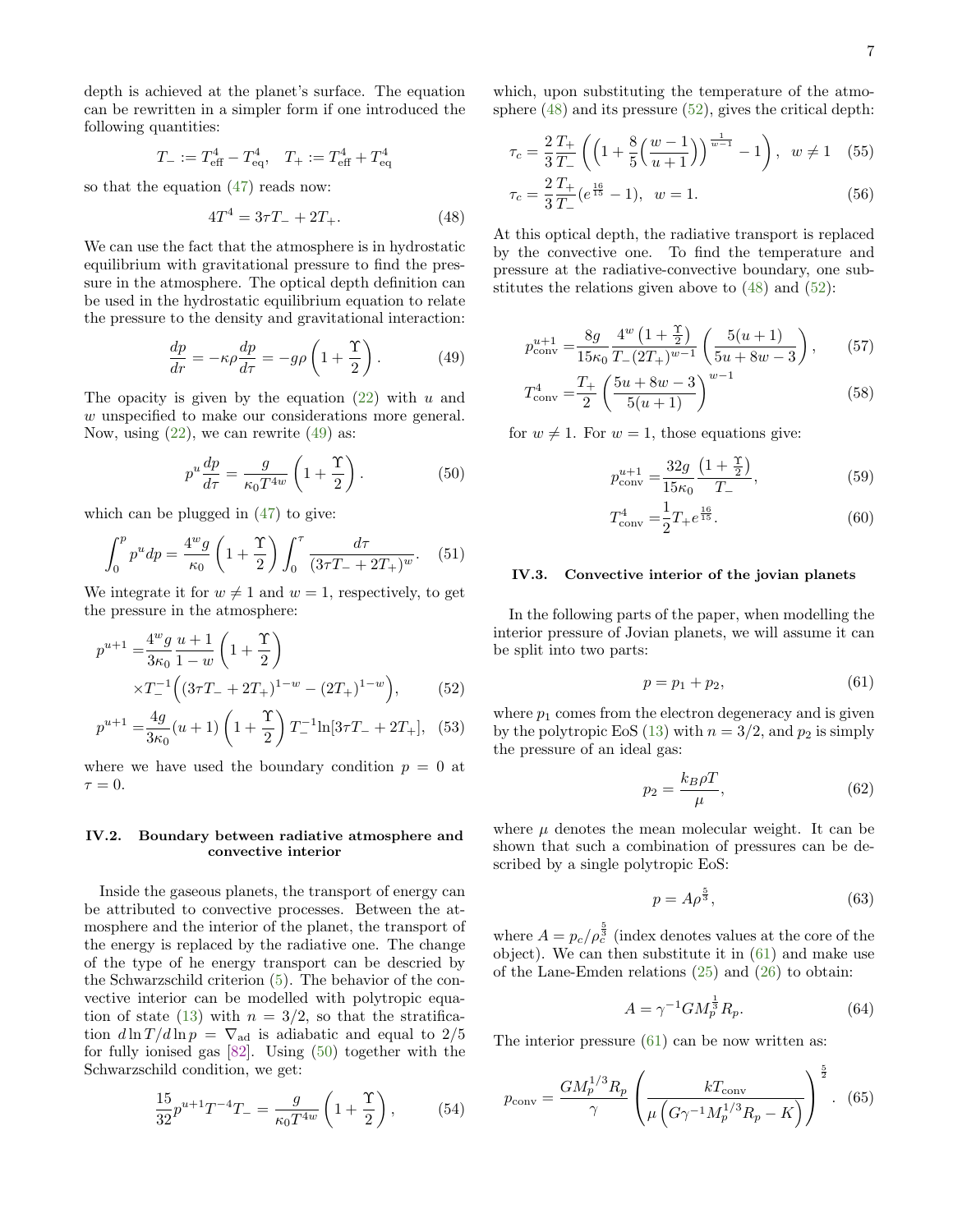This pressure must be equal to the pressure at the radiative-convective boundary [\(57\)](#page-6-5):

$$
T_{+}^{\frac{5}{8}u+w-\frac{3}{8}}T_{-} = \bar{C}G^{-u}M_{p}^{\frac{1}{3}(2-u)}R_{p}^{-(u+3)}\mu_{p}^{\frac{5}{2}(u+1)}k_{B}^{-\frac{5}{2}(u+1)}
$$

$$
\times \gamma^{u+1}(G\gamma^{-1}M_{p}^{\frac{1}{3}}R_{p} - K)^{\frac{5}{2}(u+1)}\left(1+\frac{\Upsilon}{2}\right). \tag{66}
$$

Using this condition, one can relate the effective temperature  $T_{\text{eff}}$  to the radius of the planet  $R_p$ . In the equation above,  $\overline{C}$  is a constant whose value depends on the opacity constants u and w,  $w > 1$ :

$$
\bar{C}_{w \neq 1} = \frac{16}{15\kappa_0} 2^{\frac{5}{8}(1+u)+w} \left( \frac{5u+8w-3}{5(u+1)} \right)^{1+\frac{5}{8}(1+u)(w-1)},
$$
\n(67)

$$
\bar{C}_{w=1} = \frac{32}{15\kappa_0} 2^{\frac{5}{8}(u+1)} e^{-\frac{2}{3}(u+1)}.
$$
\n(68)

The final radius of the planet can be obtained from the Eq. [\(66\)](#page-7-0) after setting  $T_0 = 0$ ; this condition means that the effective planet's temperature reached an equilibrium value, so that the only source of energy for the fully contracted planet is the parent star. The radius of a contracted planet is given by:

$$
R_F = \frac{K\gamma}{GM_p^{\frac{1}{3}}}.\tag{69}
$$

The effect of the non-relativistic limit of Horndeski theory is contained within the  $\gamma$  parameter. For different values of the theory parameter  $\Upsilon$ , the final radius will be either larger or smaller than the one predicted by Newtonian gravity.

#### IV.4. Jovian planets' evolution

We assume that the process of contraction is quasiequilibrium, which allows us to write planet's luminosity as a sum of the internal gravitational energy and the total energy absorbed by the planet,  $L_{\text{abs}}$ . For a polytrope with the polytropic index  $n = 3/2$ , we can write [\[47\]](#page-9-37):

$$
L_p = L_{\rm abs} - \frac{3}{7} \frac{GM_p^2}{R_p^2} \frac{dR_p}{dt}.
$$
 (70)

Using the Stefan-Boltzmann law [\(12\)](#page-2-9) and Eq. [\(43\)](#page-5-3), the evolution equation given above can be written as:

$$
\pi \bar{a} c R_p^2 T_- = -\frac{3}{7} \frac{GM_p^2}{R_p^2} \frac{dR_p}{dt}.
$$
 (71)

In order to obtain the contraction time, one needs to integrate this equation from the initial radius  $R_0$  to the final one  $R_F$ :

$$
t = -\frac{3}{7} \frac{GM_p^2}{\pi \bar{a}c} \int_{R_0}^{R_p} \frac{dR_p}{R_p^4 T_{-}}.
$$
 (72)

<span id="page-7-0"></span>Here,  $T_-\,$  can be thought of as a function of  $R_p$  and  $T_{\text{eff}}$  (cf. [\(66\)](#page-7-0)). Thus, we can write the integral in the following way:

<span id="page-7-1"></span>
$$
t = -\frac{3}{7} \frac{GM_p^{\frac{4}{3}} k_B^{\frac{5}{2}(u+1)} \kappa_0}{\pi \bar{a}c \gamma \mu^{\frac{5}{2}(u+1)} K^{\frac{3}{2}u + \frac{5}{2}} \bar{C}} \left(1 + \frac{\Upsilon}{2}\right)^{-1} \times \int_{x_0}^1 \frac{(T_{\text{eff}}^4 + T_{\text{eq}}^4)^{\frac{5}{8}u + w - \frac{3}{8}} dx}{x^{1 - u}(x - 1)^{\frac{5}{2}(u+1)}},
$$
(73)

remembering that  $T_{\text{eff}}$  also depends on the radius. Here, we rescaled the the variable over which we integrate, so now  $x = R_p/R_F$  and  $x_0 = R_0/R_F$ . Let us notice that it takes an infinite amount of time for the planet to contract fully; this result is independent of the theory of gravity.

#### IV.5. Numerical solutions

The solution was obtained by solving numerically the equation [\(66\)](#page-7-0) (using the bisection method) for a range of possible radii of a planet of mass equal to the Jupiter's mass. Each solution gave us a direct relation between the effective temperature and other parameters characterizing the system, which was then used to compute the luminosity. When computing the equilibrium temperature  $T_{eq}$ , we assumed that the planet's mass was equal to Jupiter's, and also its distance from the parent star was  $\approx$  5 AU. The procedure was repeated for different values of the parameter Υ. The results of this procedure can be seen in the figure [3,](#page-8-3) where on the y-axis we put scaled luminosity of the object  $(L_0 = 10^{29} erg/s)$ . The black dots represent different moments of time: the uppermost is for  $t = 10^6$  years, the middle one for  $t = 10^8$  years, and the lowest for  $t = 5 \times 10^9$  years. Different times were obtained by integrating numerically the integral [\(73\)](#page-7-1) for appropriate radii. As one can see, bigger values of the parameter  $\Upsilon$  correspond to lower temperatures for the same range of planet's radii, but also the cooling rate is slightly lower, as the final dot for the time  $t = 5 \times 10^9$ years lies above the line  $L/L_0 = 10^{-3}$ , whereas the other dots are located beneath that line.

# V. DISCUSSION AND CONCLUSIONS

In the following work, we have focused on the cooling processes of brown dwarf stars and Jupiter-like planets in the framework of Horndeski and beyond theories of gravity. Those theories modify the hydrostatic equilibrium equation which is used to obtain the equations ruling cooling models. Because of that fact, we had expected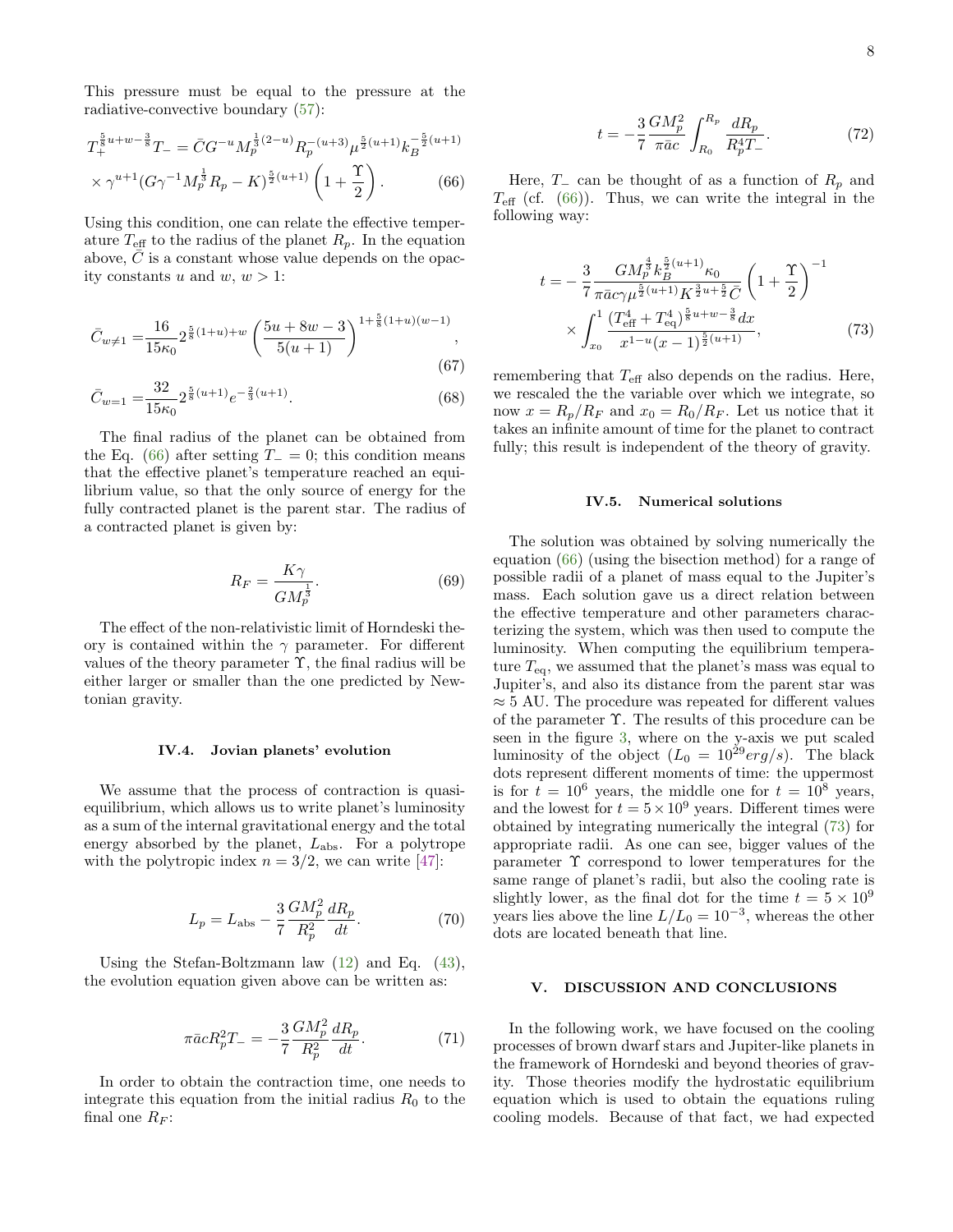

<span id="page-8-3"></span>Figure 3. [color online] H-R diagram for Jupiter. Different curves correspond to different values of the  $\Upsilon$  parameter, characterizing deviations for GR (here, the black solid line). On the y-axis, we put scaled luminosity of the object  $(L_0 = 10^{29} erg/s)$ . The dots represend different moments of time (from top to bottom):  $t = 10^6$  years,  $t = 10^8$  years, and  $t = 5 \times 10^9$  years.

some differences with respect to the results which are based on Newtonian gravity.

In the case of brown dwarfs, we have used a realistic analytical equation of state describing the complex interior of those objects: the main issue is related to taking into account the phase transition between the molecular hydrogen in the photosphere and the ionized one, which is present in the brown dwarfs' interior, according to the current models [\[55,](#page-9-30) [61\]](#page-9-38). Moreover, the considered EoS suits well when a mixture of degenerate Fermi gas with hydrogen's and helium's ions must be considered which is the case of the brown dwarfs' interiors. This allowed us not only to derived the master equations describing the inner structure of those objects, but also to find the photospheric quantities which are crucial for modelling cooling processes, [\(33\)](#page-3-7), [\(34\)](#page-4-4), and [\(35\)](#page-4-1), being dependent on the varying electron degeneracy [\(41\)](#page-4-3).

The solutions of the equations governing the cooling process in brown dwarfs are given by the figures [1](#page-5-0) and [2.](#page-5-1) For the given values of the parameter  $\Upsilon$  we see that for an older object one deals with the bigger differences with respect to Newtonian model. It is, as expected, more evident for the higher absolute values of the parameter. For example, for the 1 Myr brown dwarf the difference is

about 5% while for the 10 Gyr one it differs by  $10-15\%$ for  $\Upsilon = [0.6]$ . In the case of the luminosity, the ratios are more significant: 20−40% for old brown dwarfs, while for the young ones we deal with 10−15%. Similarly as in the case of the previous results in the field [\[47\]](#page-9-37), scalar-tensor theories could be constrained by the future data.

On the other hand, although gaseous giant planets are quite similar to brown dwarfs, the methods allowing to obtain the cooling model is much more complicated. The main and the most important difference is that one cannot neglect the energy source coming from the parent star (let us notice that we neglected tidal and ohmic heating in our analysis). It results as slightly different atmospheric characteristics, that is, the effective temperature depends on the equilibrium one, which is a property of a given planetary system and its parent star (see the equations  $(46)$  and  $(47)$ . Because of that fact, we followed a simplified approach developed in [\[41,](#page-9-21) [78\]](#page-10-5), whose main assumption is related to the simplified description of the matter behaviour: that is, one models it as a slightly modified polytropic equation of state [\(65\)](#page-6-6). However, even with such a toy model we were able to get solutions close to the realistic values for the considered theories of gravity, and again, as expected, the evolutionary paths are affected with respect to Newtonian gravity [3.](#page-8-3) Depending on the Υ's sign, Jupiter's age, based on its current effective temperature, can be very different from the one we believe it is. For instance, the age and average effective temperature of Jupiter are  $\approx 4.9 \times 10^9$  years and  $\approx 130$ K, respectively, according to Newtonian model. We see that for positive (negative) values of the parameter the planet with 130K can be much younger (older). This also means that the evolution of our Solar System will be also distinct from the one we are used to.

We will leave the further considerations along these lines for the future work. However, we should again underline that if we believe that there is a bit better theory of gravity, allowing to describe gravitational phenomena on much wider scale than GR, probably that theory will also slightly modify the Newtonian limit. The research in this direction is on high demand, especially in the light of many current and future missions, whose aim is to explore our and other planetary systems, and to provide more accurate data regarding the substellar objects [\[83–](#page-10-9) [89\]](#page-10-10).

Acknowledgement. This work was supported by the EU through the European Regional Development Fund CoE program TK133 "The Dark Side of the Universe."

- <span id="page-8-0"></span>[1] Y. Fujii and K. Maeda, The scalar-tensor theories of gravitation, Cambridge University Press, Cambridge (2004).
- [2] S. Capozziello and V. Faraoni, Beyond Einstein Gravity: A Survey of Gravitational Theories for Cosmology and

Astrophysics, Springer, Dordrecht (2011).

- <span id="page-8-1"></span>[3] S. Capozziello and M. Francaviglia, *Extended Theories of* Gravity and their Cosmological and Astrophysical Applications, Gen. Rel. Grav. 40, 357 (2008).
- <span id="page-8-2"></span>[4] S. Nojiri, S.D. Odintsov, and V.K. Oikonomou, Modified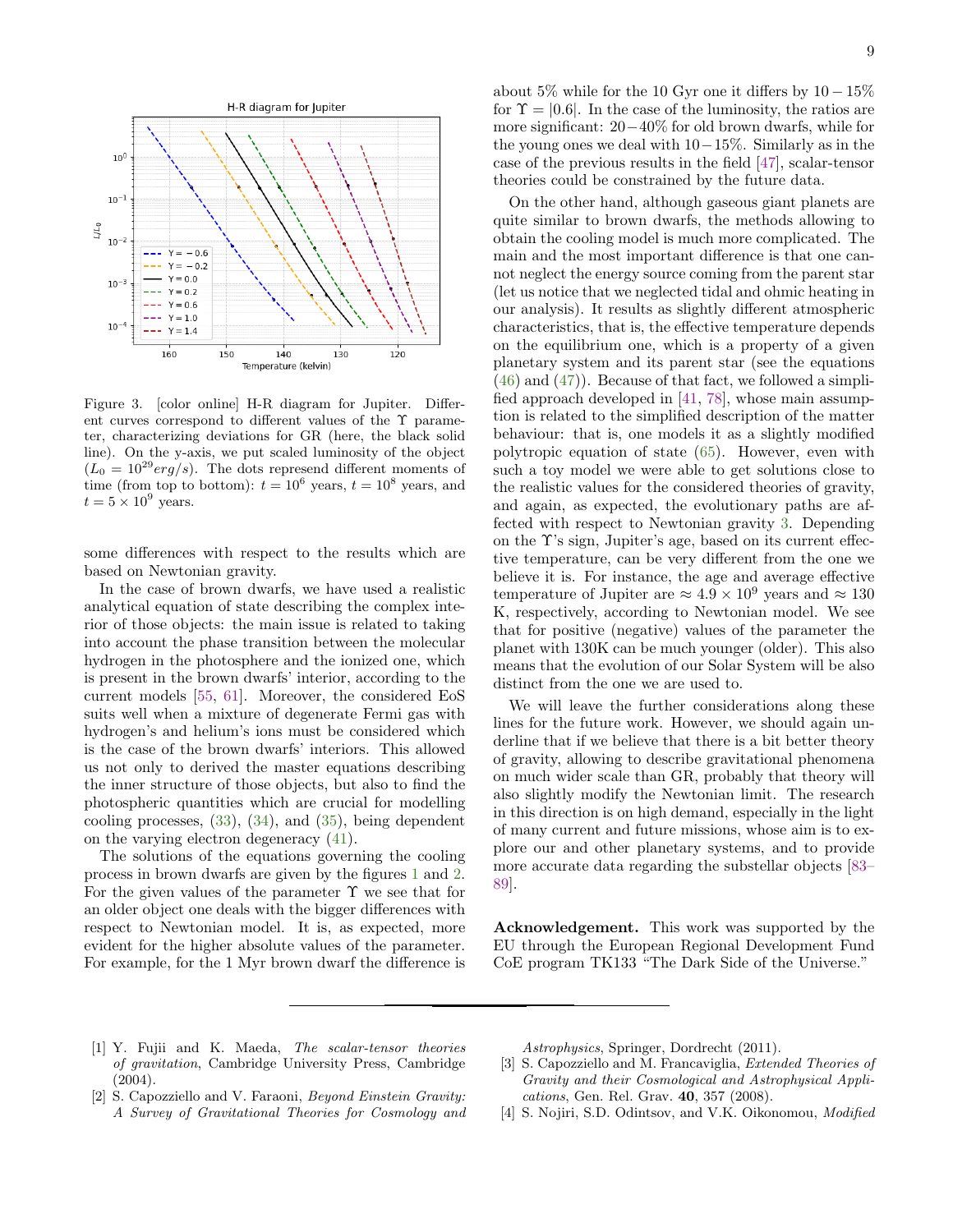Gravity Theories on a Nutshell: Inflation, Bounce and Late-time Evolution, Phys. Rept.  $692$ , 1 (2017)

- [5] T. Clifton, P.G. Ferreira, A. Padilla, and C. Skordis Modified Gravity and Cosmology, Phys. Rept.  $513$ , 1 (2012).
- [6] S. Bahamonde, S. D. Odintsov, V.K. Oikonomou, and P. V. Tretyakov, Deceleration versus acceleration universe in different frames of  $F(R)$  gravity Phys. Lett. B 766, 225 (2017).
- [7] G. Cognola, E. Elizalde, S. Nojiri, S.D. Odintsov, L. Sebastiani, and S. Zerbini, A Class of viable modified  $f(R)$ gravities describing inflation and the onset of accelerated expansion Phys.Rev. D 77, 046009 (2008).
- <span id="page-9-0"></span>[8] W. Hu, and I. Sawicki, Models of  $f(R)$  Cosmic Acceleration that Evade Solar-System Tests, Phys. Rev. D 76, 064004 (2007).
- <span id="page-9-1"></span>[9] S. Capozziello and M. De Laurentis, Extended Theories of Gravity, Phys. Rept. 509, 167 (2011).
- <span id="page-9-2"></span>[10] C. H. Brans and R. H. Dicke, Mach's Principle and a Relativistic Theory of Gravitation, Phys. Rev. 124, 925 (1961).
- <span id="page-9-3"></span>[11] R. V. Wagoner, Scalar-Tensor Theory and Gravitational Waves, Phys. Rev. D 1, 3209 (1970).
- <span id="page-9-4"></span>[12] L. Järv, P. Kuusk, M. Saal, and O. Vilson, *Invari*ant quantities in the scalar-tensor theories of gravitation, Phys. Rev. D 91, 024041 (2015).
- <span id="page-9-5"></span>[13] K. Hinterbichler and J. Khoury, Symmetron Fields: Screening Long-Range Forces Through Local Symmetry Restoration, Phys.Rev.Lett. 10 (2010) 4231301.
- [14] Kh. Saaidi, H. Sheikhahmadi, and J. Afzali, Chameleon mechanism with a new potential, Astrophys. Space Sci. 333 (2011) 501.
- <span id="page-9-6"></span>[15] P. Brax, et al. "Testing Screened Modified Gravity." Universe 8.1 (2021): 11.
- <span id="page-9-7"></span>[16] G. W. Horndeski, Second-order scalar-tensor field equations in a four-dimensional space, Int. J. Theor. Phys. 10, 363 (1974).
- <span id="page-9-8"></span>[17] D. Langlois and K. Noui, Degenerate higher derivative theories beyond Horndeski: evading the Ostrogradski instability, JCAP 7, 016 (2016).
- <span id="page-9-9"></span>[18] D. Langlois and K. Noui, Mimetic gravity as DHOST theories, JCAP 2, 036 (2019).
- <span id="page-9-10"></span>[19] T. Kobayashi, Rep. Prog. Phys. 82 086901 (2019).
- <span id="page-9-11"></span>[20] K. Koyama, J. Sakstein, Phys. Rev. D 91, 124066 (2015).
- <span id="page-9-12"></span>[21] R. Saito, D. Yamauchi, S. Mizuno, J. Gleyzes and D. Langlois, JCAP 06 (2015) 008.
- [22] A. Kozak, A. Wojnar, Eur. Phys. J.C 81 (2021) 6, 492.
- <span id="page-9-13"></span>[23] G. J. Olmo, D. Rubiera-García, A. Wojnar, Phys. Rev. D 104 (2021) 2, 024045.
- <span id="page-9-14"></span>[24] CANTATA collaboration, E. N. Saridakis et al, arXiv:2105.12582.
- [25] A. Wojnar, arXiv:2205.08160.
- <span id="page-9-15"></span>[26] G. J. Olmo, D. Rubiera-García, A. Wojnar, Stellar structure models in modified theories of gravity: Lessons and challenges, Phys. Rept. 876 (2020) 1-75.
- <span id="page-9-16"></span>[27] S. Chandrasekhar, Mon. Not. R. Astron. Soc. 95 (1935) 207.
- [28] I. D. Saltas, I. Sawicki and I. Lopes, JCAP 1805 (2018) 028.
- [29] R. K. Jain, C. Kouvaris and N. G. Nielsen, Phys. Rev. Lett. 116 (2016) 151103.
- [30] S. Banerjee, S. Shankar and T. P. Singh, JCAP 10 (2017) 004.
- [31] A. Wojnar, Int. J. Geom. Meth. Mod. Phys. 18 (2021) supp01, 2140006 [arXiv:2012.13927 [gr-qc]].

<https://doi.org/10.1142/S0219887821400065>

- [32] I. H. Belfaqih, H. Maulana and A. Sulaksono, [arXiv:2104.11774 [gr-qc]].
- [33] L. Sarmah, S. Kalita, A. Wojnar, Phys. Rev. D 105 (2022) 2, 024028.
- <span id="page-9-17"></span>[34] S. Kalita, L. Sarmah, Phys. Lett. B 827 (2022) 136942.
- <span id="page-9-18"></span>[35] J. Sakstein, Physical Review D 92.12 (2015): 124045.
- <span id="page-9-29"></span>[36] J. Sakstein, Physical review letters 115.20 (2015): 201101.
- [37] M. Crisostomi, M. Lewandowski and F. Vernizzi, Phys. Rev. D 100 (2019) 024025.
- [38] G. Olmo, D. Rubiera-García, A. Wojnar, Phys. Rev. D 100 (2019) 4, 044020.
- <span id="page-9-19"></span>[39] A. S. Rosyadi, A. Sulaksono, H. A. Kassim and N. Yusof, Eur. Phys. J. C 79 (2019) 1030.
- <span id="page-9-20"></span>[40] S. Capozziello, et al., Phys. Rev. D 85.4 (2012): 044022.
- <span id="page-9-21"></span>[41] A. Wojnar, Phys. Rev. D 104 (2021) 10, 104058.
- <span id="page-9-22"></span>[42] A. Wojnar, arXiv:2203.16260.
- [43] A. Wojnar, Phys. Rev. D 102 (2020) 12, 124045.
- [44] S. Chowdhury, T. Sarkar, JCAP 05 (2021) 040.
- <span id="page-9-36"></span>[45] M. Guerrero, D. Rubiera-García, A. Wojnar, arXiv:2112.03682.
- [46] M. C. Straight, J. Sakstein, E. J. Baxter, Phys. Rev. D 102.12 (2020): 124018.
- <span id="page-9-37"></span>[47] M. Benito, A. Wojnar, Phys. Rev. D 103 (2021) 6, 064032.
- <span id="page-9-23"></span>[48] D. Aguiler Gomes, A. Wojnar, in preparation.
- <span id="page-9-24"></span>[49] A. Wojnar, Phys. Rev. D 103 (2021) 4, 044037.
- <span id="page-9-25"></span>[50] A. Kozak, A. Wojnar, Phys. Rev. D 104 (2021) 8, 084097.
- [51] A. Kozak, A. Wojnar, arXiv:2110.15139.
- <span id="page-9-26"></span>[52] A. Kozak, A. Wojnar, Universe 8 (2021) 1, 3.
- <span id="page-9-27"></span>[53] K. Schwarzschild, Nachrichten Göttingen. Math.-phys. Klasse 195 (1906): 41-53.
- <span id="page-9-28"></span>[54] M. Schwarzschild, Structure and evolution of stars, Princeton University Press, 2015.
- <span id="page-9-30"></span>[55] S. Auddy, S. Basu, and S. R. Valluri, Advances in Astronomy 2016, 574327 (2016).
- <span id="page-9-31"></span>[56] J.A. Caballero, A review on substellar objects below the deuterium burning mass limit: Planets, Brown Dwarfs or What?, Geosciences 8.10 (2018): 362.
- <span id="page-9-32"></span>[57] A. P. Boss, R. P. Butler, W. B. Hubbard, Working Group on Extrasolar Planets, IAU Transactions, Engvold, O., Ed.; Reports on Astronomy 2002–2005; Cambridge University Press: Cambridge, UK, 2007; Volume 26A, p. 183.
- <span id="page-9-33"></span>[58] A. Burrows and J. Liebert, Rev. Mod. Phys. 65, 301 (1993).
- <span id="page-9-34"></span>[59] A. Burrows, Adam, et al., Rev. Mod. Phys. 73.3, (2001): 719.
- <span id="page-9-35"></span>[60] M. J. Rees, Mon. Not. R. Astron. Soc. 1976, 176, 483.
- <span id="page-9-38"></span>[61] G. Chabrier, D. Saumon, W. B. Hubbard, and J. I. Lunine, Astrophys. J. 391, 817 (1992).
- <span id="page-9-39"></span>[62] G. Chabrier, et al., arXiv:1401.7559 (2014).
- <span id="page-9-40"></span>[63] H. Jeffreys, Monthly Notices of the Royal Astronomical Society 84 (1924): 534.
- [64] D.J. Stevenson, E. E. Salpeter, Interior models of Jupiter, IAU Colloq. 30: Jupiter: Studies of the Interior, Atmosp here, Magnetosphere and Satellites, 1976.
- [65] W. B. Hubbard, The Astrophysical Journal 152 (1968): 745-754.
- [66] T. Guillot, et al., Jupiter: The Planet, Satellites and Magnetosphere 35 (2004): 57.
- [67] B. Militzer, et al., Journal of Geophysical Research: Planets 121.9 (2016): 1552-1572.